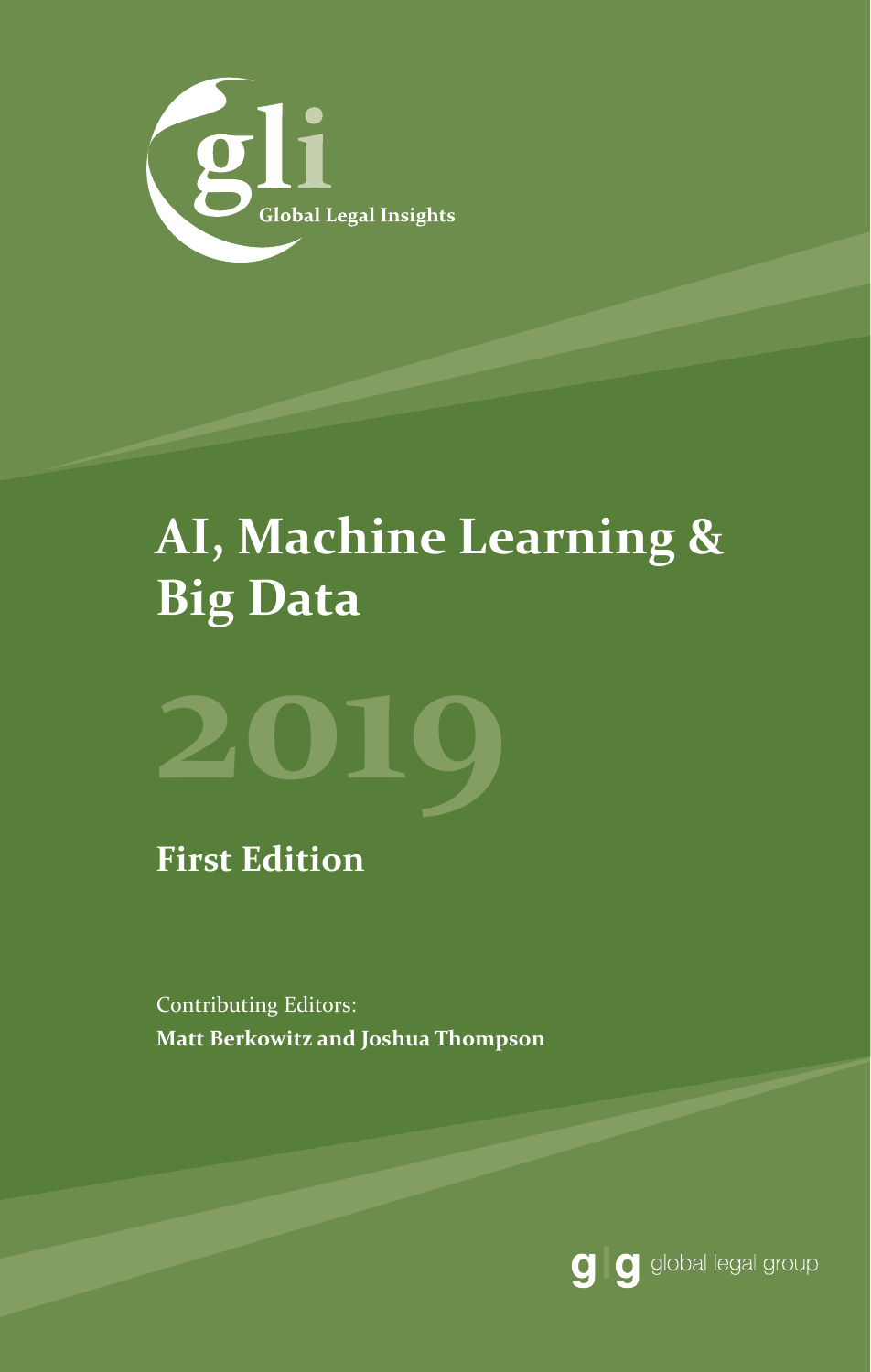# Global Legal Insights AI, Machine Learning & Big Data

2019, First Edition Contributing Editors: Matt Berkowitz & Joshua Thompson Published by Global Legal Group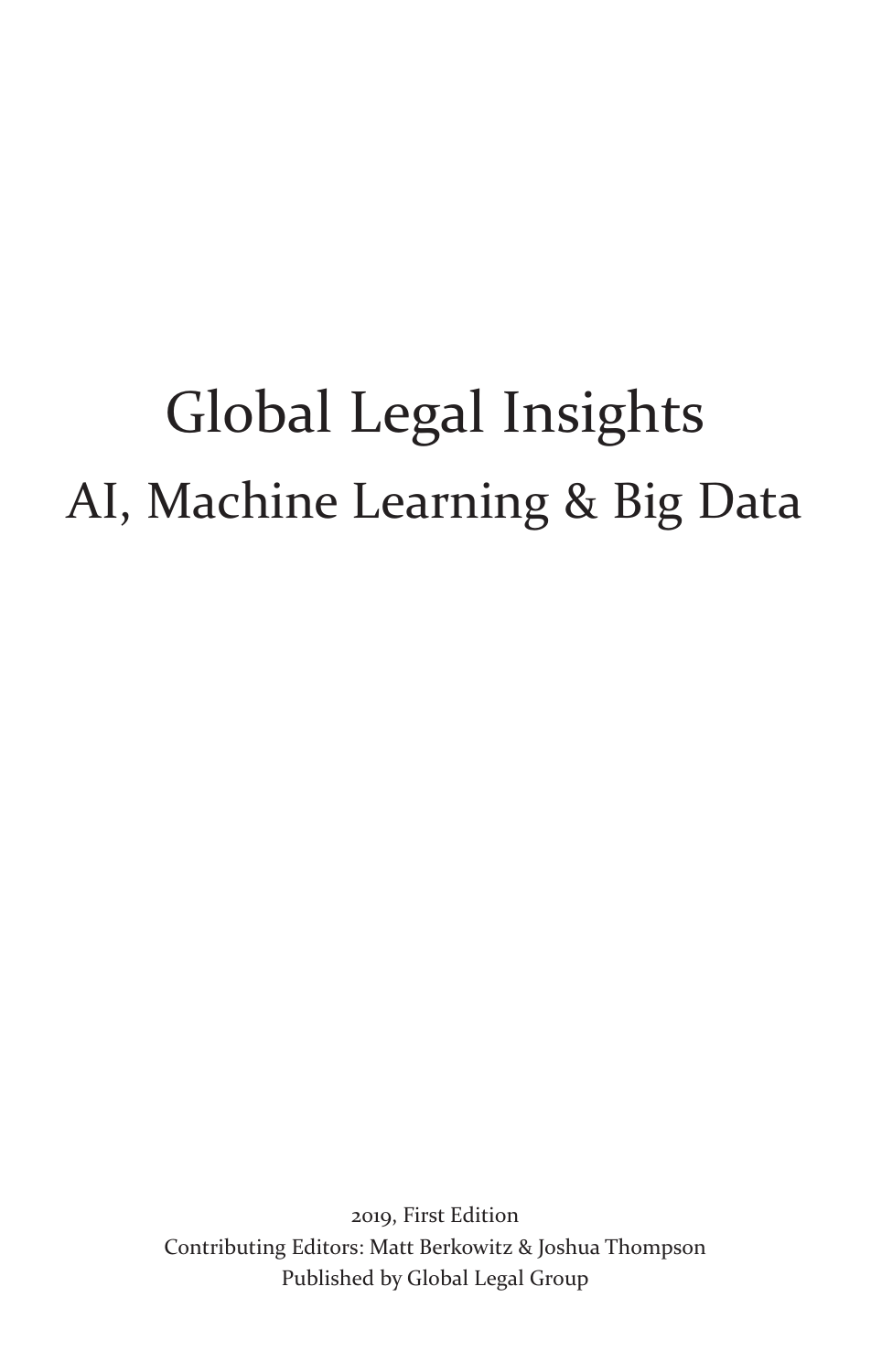### **GLOBAL LEGAL INSIGHTS - AI, MACHINE LEARNING & BIG DATA 2019, FIRST EDITION**

Contributing Editors Matt Berkowitz & Joshua Thompson, Shearman & Sterling LLP

> Production Sub Editor Amy Norton

> Senior Editors Caroline Collingwood Rachel Williams

General Consulting Editor Alan Falach

> Publisher Rory Smith

*We are extremely grateful for all contributions to this edition. Special thanks are reserved for Matt Berkowitz & Joshua Thompson for all of their assistance.*

> Published by Global Legal Group Ltd. 59 Tanner Street, London SE1 3PL, United Kingdom Tel: +44 207 367 0720 / URL: www.glgroup.co.uk

Copyright © 2019 Global Legal Group Ltd. All rights reserved No photocopying

> ISBN 978-1-912509-79-9 ISSN 2632-7120

This publication is for general information purposes only. It does not purport to provide comprehensive full legal or other advice. Global Legal Group Ltd. and the contributors accept no responsibility for losses that may arise from reliance upon information contained in this publication. This publication is intended to give an indication of legal issues upon which you may need advice. Full legal advice should be taken from a qualified professional when dealing with specific situations. The information contained herein is accurate as of the date of publication.

> Printed and bound by CPI Group (UK) Ltd, Croydon, CR0 4YY July 2019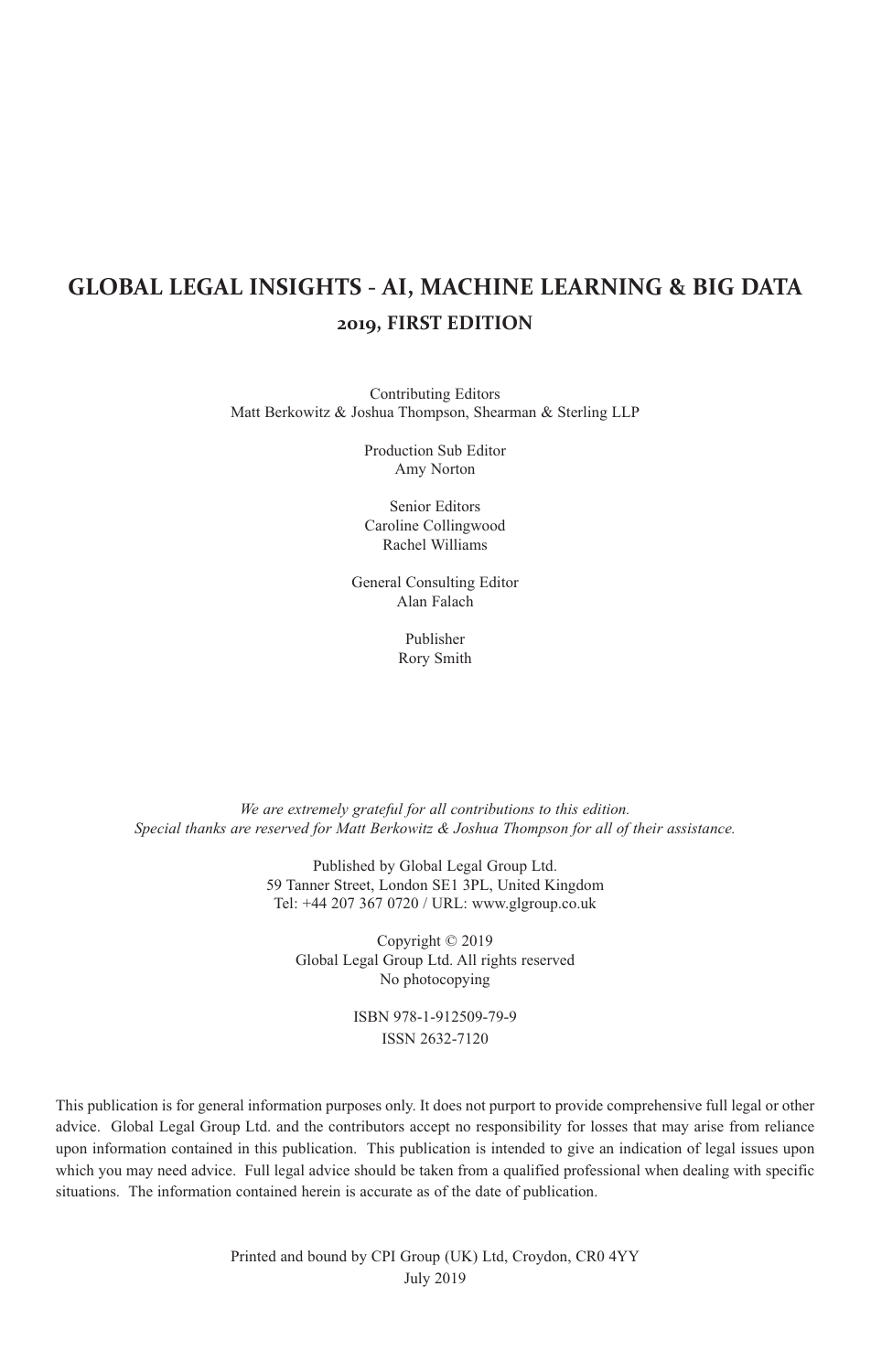#### **CONTENTS**

| <b>Introduction</b>     | A Framework for Understanding Artificial Intelligence<br>Matt Berkowitz & Joshua Thompson, Shearman & Sterling LLP | 1   |
|-------------------------|--------------------------------------------------------------------------------------------------------------------|-----|
| <b>General chapters</b> | Considerations in Venture Capital and M&A Transactions in the AI<br>Mobility Industry                              |     |
|                         | Alan Bickerstaff, K. Mallory Brennan & Emma Maconick,<br>Shearman & Sterling LLP                                   | 11  |
|                         | Negotiating the AI Collaboration                                                                                   |     |
|                         | Brad L. Peterson, Mayer Brown LLP                                                                                  | 27  |
|                         | Will AI Disrupt the Italian Legal Market?                                                                          |     |
|                         | Gabriele Capecchi, Paolo Marzano & Francesca Iannò,                                                                |     |
|                         | Legance - Avvocati Associati                                                                                       | 33  |
| <b>Country chapters</b> |                                                                                                                    |     |
| <b>Australia</b>        | Anthony Borgese, Jessica Newman & Amelia Norris, MinterEllison                                                     | 36  |
| Austria                 | Roland Marko & Phillip Wrabetz, Wolf Theiss                                                                        | 48  |
| <b>Brazil</b>           | Daniel Pitanga Bastos de Souza & Carolina Vargas Pêgas,                                                            |     |
|                         | Siqueira Castro Advogados                                                                                          | 58  |
| Canada                  | Simon Hodgett, Ted Liu & André Perey,<br>Osler, Hoskin & Harcourt, LLP                                             | 64  |
| China                   | Zhang Xinyang, Xiang Zheng & Yang Jing,<br>Commerce & Finance Law Offices                                          | 77  |
| <b>Denmark</b>          | Timo Minssen, Anders Valentin & Patris Hajrizaj, Horten                                                            | 83  |
| <b>Estonia</b>          | Risto Hübner, Advokaadibüroo Nordx Legal OÜ                                                                        | 97  |
| <b>Finland</b>          | Samuli Simojoki & Peter Hänninen, Borenius Attorneys Ltd                                                           | 105 |
| France                  | Cloé Si Hassen & Marine Travaillot, Startlaw                                                                       | 114 |
| Germany                 | Christian Kuß, Dr. Michael Rath & Dr. Markus Sengpiel,                                                             |     |
|                         | Luther Rechtsanwaltsgesellschaft mbH                                                                               | 122 |
| India                   | Priti Suri, Arya Tripathy & Janarth Visvanathan, PSA                                                               | 132 |
| <b>Ireland</b>          | Kevin Harnett & Victor Timon, Maples and Calder                                                                    | 143 |
| <b>Israel</b>           | Asa Kling, Golan Kaneti & Dalit Ben-Israel,                                                                        |     |
|                         | Naschitz Brandes Amir & Co.                                                                                        | 155 |
| <b>Italy</b>            | Massimo Donna & Francesco Tripaldi,                                                                                |     |
|                         | Paradigma - Law & Strategy                                                                                         | 166 |
| Japan                   | Akira Matsuda, Ryohei Kudo & Takao Konishi, Iwata Godo                                                             | 173 |
| Korea                   | Won H. Cho & Hye In Lee, D'LIGHT Law Group                                                                         | 184 |
| <b>Malta</b>            | Bas Jongmans & Xavier Rico, Gaming Legal Group                                                                     | 192 |
| <b>Netherlands</b>      | Bas Jongmans & Xavier Rico, Gaming Legal Group                                                                     | 200 |
| Portugal                | Nuno da Silva Vieira,<br>Vieira & Associados, Sociedade de Advogados, S.P., R.L.                                   | 211 |
| Romania                 | Cristiana Fernbach & Cătălina Fînaru, Fernbach & Partners                                                          | 214 |
| <b>Russia</b>           | Maria Ostashenko & Arman Galoyan, ALRUD Law Firm                                                                   | 224 |
| <b>Singapore</b>        | Lim Chong Kin & Shawn Ting, Drew & Napier LLC                                                                      | 236 |
|                         |                                                                                                                    |     |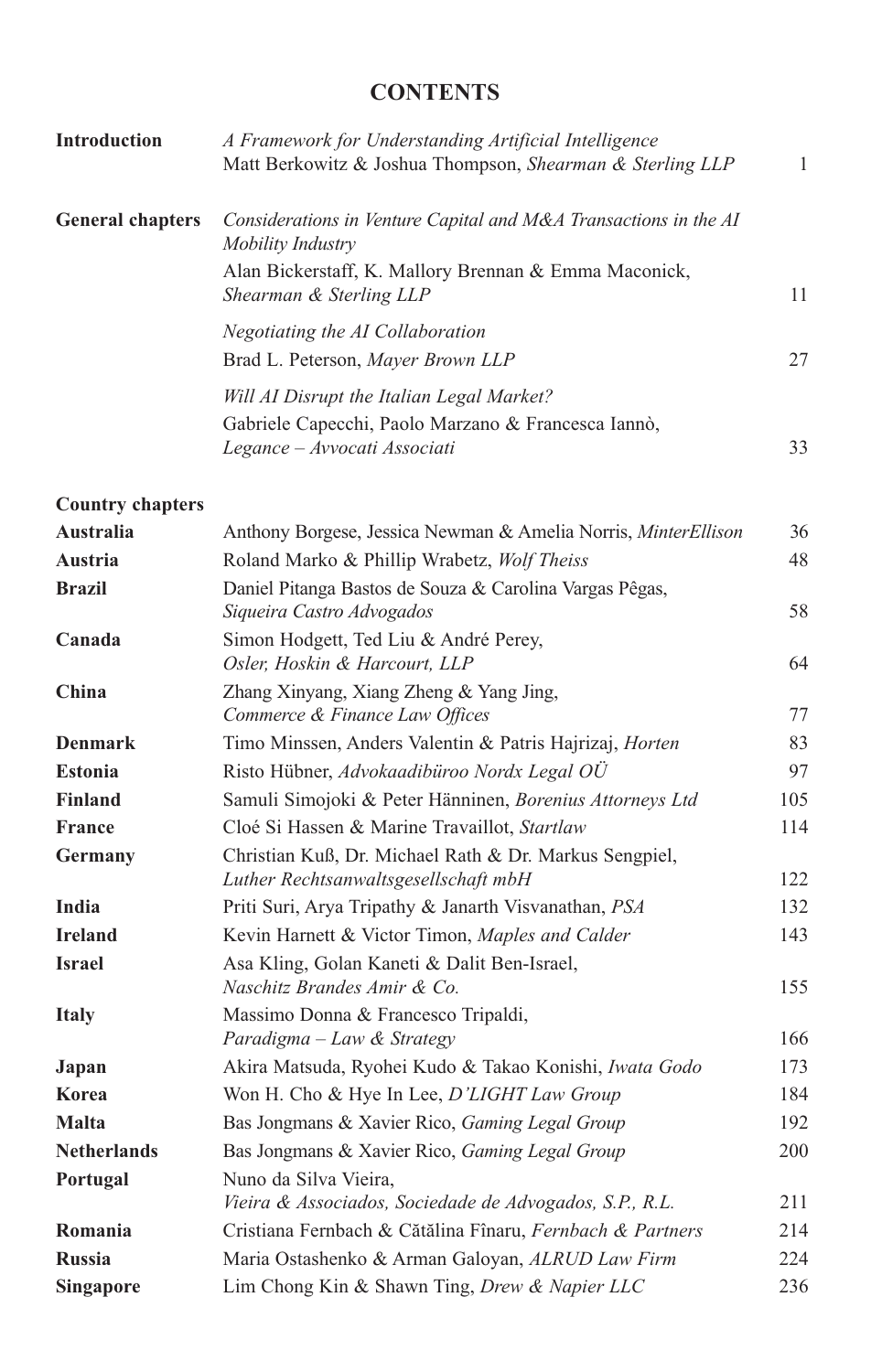| <b>Slovenia</b>       | Mina Kržišnik, LL.M., IURICORN LTD                               | 246 |
|-----------------------|------------------------------------------------------------------|-----|
| <b>South Africa</b>   | Fatima Ameer-Mia, Christoff Pienaar & Nikita Kekana,             |     |
|                       | Cliffe Dekker Hofmeyr Inc.                                       | 256 |
| <b>Spain</b>          | Sönke Lund, Grupo Gispert Abogados & Economistas                 | 269 |
| <b>Sweden</b>         | Marcus Svensson, Lisa Hellewig & Håkan Nordling, Setterwalls     | 277 |
| Switzerland           | Clara-Ann Gordon & Dr. András Gurovits, Niederer Kraft Frey Ltd. | 287 |
| <b>Taiwan</b>         | Robin Chang & Eddie Hsiung, Lee and Li, Attorneys-at-Law         | 294 |
| <b>UAE</b>            | Rachel Armstrong & Rob Flaws, CMS (UAE) LLP                      | 303 |
| <b>United Kingdom</b> | Matt Hervey, John Cooper & Rocio de la Cruz, Gowling WLG         | 313 |
| <b>USA</b>            | Nathan Greene, David Higbee & Brett Schlossberg,                 |     |
|                       | Shearman & Sterling LLP                                          | 325 |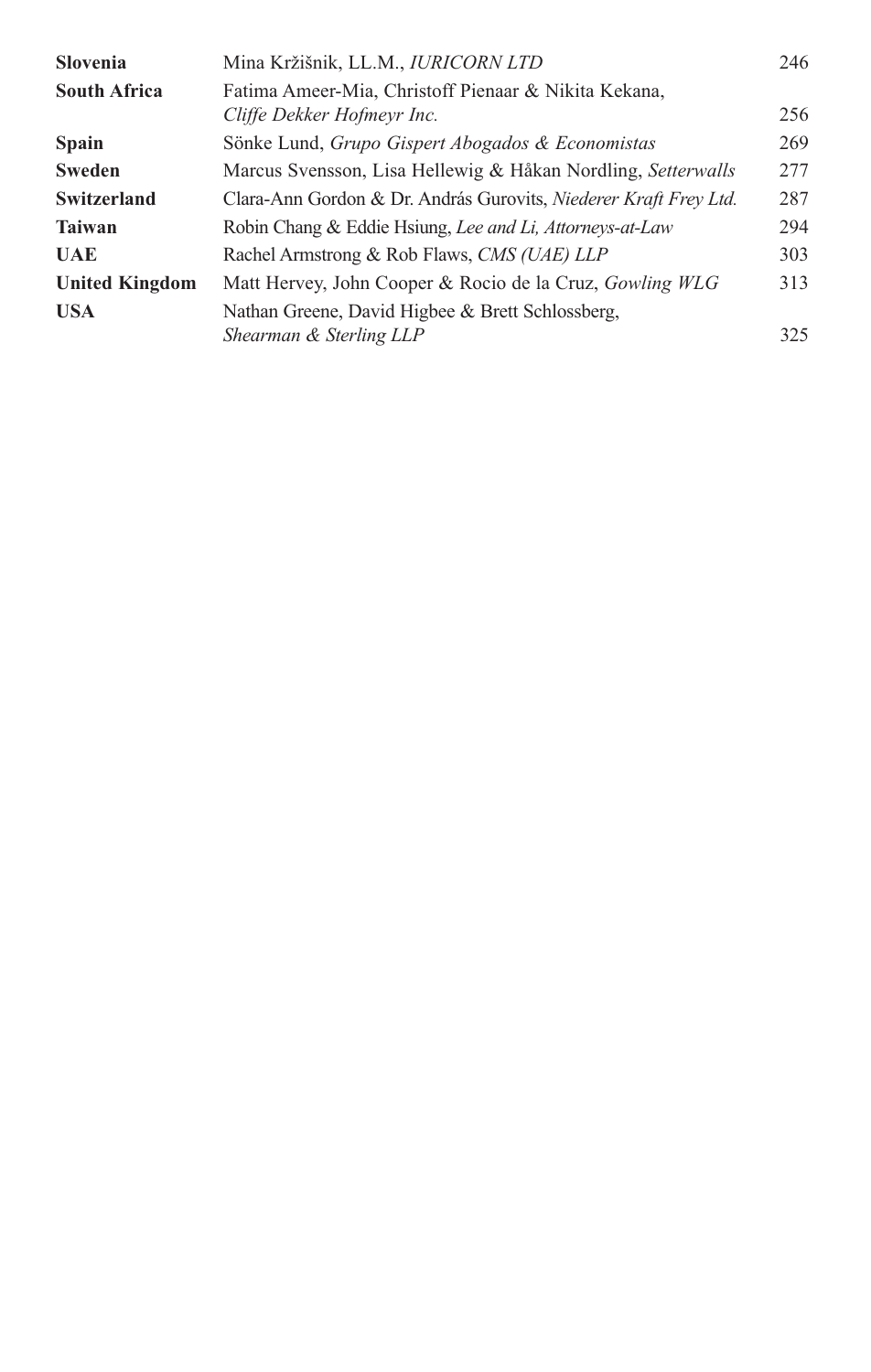## India

#### Priti Suri, Arya Tripathy & Janarth Visvanathan PSA

#### **1. Trends**

**1.1** India is marching forward to become a leading hub for innovation, research and development, with increased focus on digitisation and internet connectivity for its population of 1.3 billion. The internet economy is expected to contribute 7.5% to India's GDP by 2020<sup>1</sup> and the share of digital technology investment, such as artificial intelligence ("**AI**"), machine learning, cloud computing, Internet of Things ("**IoT**"), and other emerging technologies will rise from 35% in 2020 to 60% in 2025.2

**1.2** *Trends in AI and machine learning*: Beyond the revenue and investment statistics, Indian companies registered promising numbers for foreign intellectual property ("**IP**") filings, with over 4,600 patents filed in the United States during 2015–2018, of which AI, cyber security, IoT and cloud computing accounted for over 50% in 2017.<sup>3</sup> More specifically, AI stands as the front runner in the emerging technology space, with over 300 patents, and machine learning was the leading sub-domain with a share of over 70%.<sup>4</sup> While AI has given Indian companies a dynamic foundation for expanding capabilities, big players are suspected to remain reluctant to shift from traditional practices; and as of 2017, only 22% of firms in sectors like banking and financial services, telecommunications, media and technology, manufacturing and retail, and healthcare services were utilising AI in their business processes.5 The banking and financial sector leads the way, with AI utilisation in improving customer interaction, intelligent automation of back office operations, fraud analytics, credit score analysis, wealth management and risk prediction. The manufacturing sector has also implemented advanced robotics at scale, and a 2018 study revealed that 19% of Indian manufacturing companies are already using AI significantly, which places India  $3<sup>rd</sup>$  in the world in this ranking.<sup>6</sup> In contrast to the conservative approach of most of the bigger companies, Indian start-ups in diverse sectors like education, agriculture, e-commerce, insurance, healthcare, banking and financial services, and automobiles are eager to design and implement their business models around AI and machine learning. This is evidenced from the fact that during 2015–2018, nearly 200 patents majorly focused on image processing, AI, cyber security, vehicle technology and IoT were filed in the United States by start-ups.<sup>7</sup>

**1.3** *Trends in Big Data*: The Big Data and analytics market is rather promising for India, and Indian companies, big and small alike, are progressively becoming cognisant that a mature, advanced analytics strategy has a direct bearing on their business performances. The Big Data industry is estimated to generate US\$ 2.03 billion annually at a 28.3% growth rate, with advanced analytics, predictive modelling and data science accounting for 12% and Big Data for 24%.<sup>8</sup> Most of the revenue earned from this industry is through service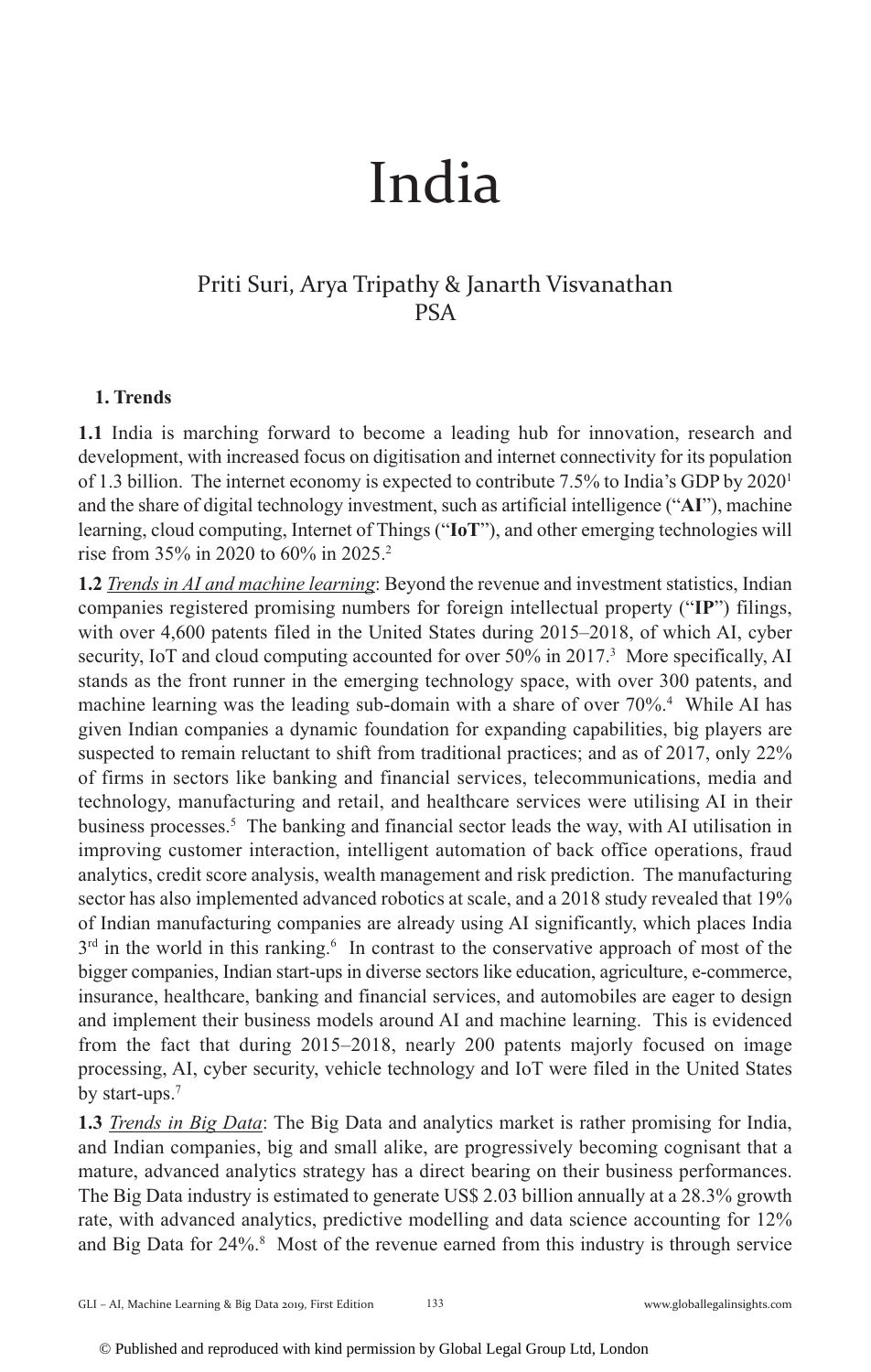exports to the United States (*60%*) and United Kingdom (*8.4%*).9 The domestic market contributes up to 4%.10 Several industry verticals such as banking and financial services, marketing, advertising, pharmaceuticals, healthcare, e-commerce, retail, telecoms, and travel and hospitality form the consumer base for this industry. While AI and machine learning may be settling in pace with Indian companies, Big Data and analytics have become sophisticated and are aggressively used by companies of all sizes and scales; this encouraging trend is likely to continue in the foreseeable future.

**1.4** *Government's approach*: The Government of India ("**GOI**") acknowledges the potential market disruption that can ensue from AI, machine learning and Big Data, and has been eager to institute a policy framework in order to maximise the positive impact. Towards this, GOI's interim budget for 2019 proposes allocation of about US\$ 57.4 million for setting up a National Centre on AI, a national AI portal and 20 institutes of eminence for research and innovation.<sup>11</sup> The Ministry of Commerce & Industry constituted a Task Force on AI for India's Economic Transformation, which published its report in March 2018 ("**GOI Report**"). Subsequently, in June 2018, "*NITI Aayog*", GOI's policy think tank, published a Discussion Paper on the National Strategy for AI ("**Niti Aayog Paper**") which sets *#AIforAll* as the theme to boost AI outreach to general public. Both of these documents analyse the state of AI in India, recommend steps required for the development and utilisation of AI, such as setting up dedicated inter-ministerial funds for AI-related activities, creating digital data banks, marketplaces and exchanges, and global participation in developing standards for AI systems. These reports identify healthcare, agriculture, education, infrastructure, transport, retail, accessibility, technology, environment, smart cities, national security and public utility services as the sectors of relevance in India for AI. They have also recognised the lack of Big Data and access, which is required for AI development, deeming it necessary that GOI builds a large corpus of data across domains, including through collaboration with private organisations.

At the same time, the surge in the use of AI and Big Data has stoked worries that only big businesses with resources will be able to harness their benefits, leaving the smaller players behind. This largely stems from ownership and access issues of data and technologies. Towards this, GOI's National Data Sharing and Accessibility Policy ("**NDSAP**"), which provides businesses with access to a wide variety of scientific and technical data collected by GOI, as well as the Open Government Data Platform India – which was created to provide single-point access to governmental data sets – shall help create a level playing field.

**1.5** *AI defence projects*: Taking note of the GOI Report, on January 2, 2019, the Ministry of Defence sanctioned two projects.<sup>12</sup> *Firstly*, US\$ 10.6 million has been sanctioned for the Centre for Artificial Intelligence and Robotics, a laboratory under GOI's Defence Research and Development Organization, for developing signal intelligence solutions for enhancing armed forces' intelligence and analysis capabilities. *Secondly*, US\$ 258,723 has been sanctioned for the project "*Energy Harvesting Based Infrared Sensor Network for Automated Human Intrusion Detection*", deriving solutions based on IoT principles. This is a modest start, but is testimony to GOI's intent of adopting emerging technologies and AI for improving capabilities in defence and national security.

**1.6** *Data protection & privacy*: On the other hand, Indians are becoming increasingly wary of informational privacy and the absence of a robust data protection regime. As per a 2018 survey regarding AI conducted with industry stakeholders, 93% expressed concerns regarding data privacy.13 2018 was a particularly eventful year in India for data protection and privacy. The Indian Supreme Court ("**SC**") in *Justice K.S. Puttaswamy (Retd.) & Anr. v. Union of India*<sup>14</sup>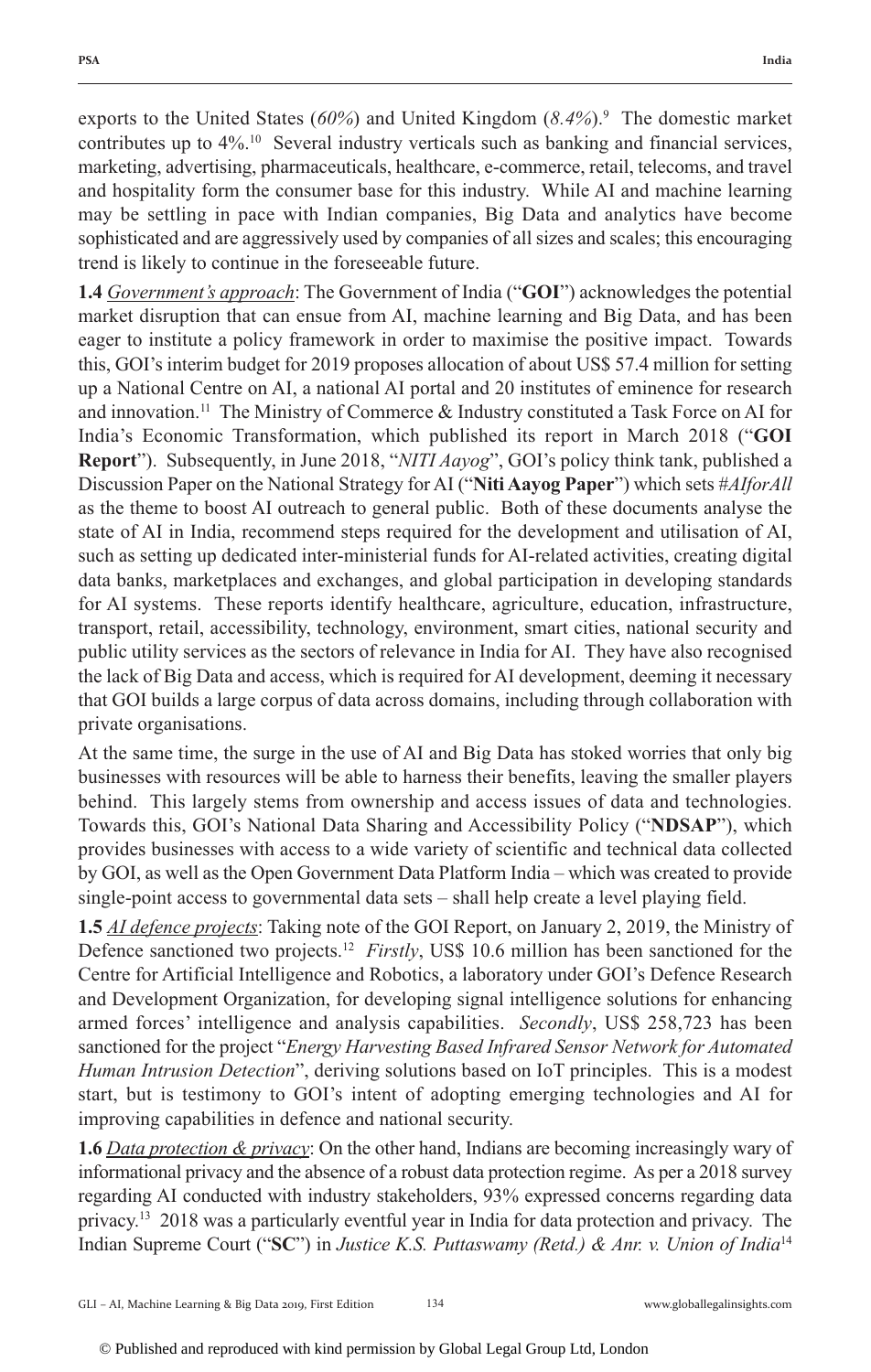recognised the right to privacy including informational privacy both as a constitutionally protected fundamental right enforceable against the state, and as a horizontal right enforceable against private parties, and emphasised the need for thorough data protection laws. Consequently, the Ministry of Electronics and Information Technology published the draft Personal Data Protection Bill, 2018 ("**PDP Bill**"). The PDP Bill will have extraterritorial effect, and is significantly influenced by the European Union General Data Protection Regulation ("**EU GDPR**"), proposing the establishment of a Data Protection Authority, stricter principles, and conditions and compliance requirements for processing personal data. It also provides for substantial penalties and imposes personal liability on corporate officers for breaches. The PDP Bill is likely to be placed before the Parliament for legislative approval in July 2019, and if implemented in its current form, will require organisations using personal data for their internal and external functionalities to completely overhaul their practices and policies.

**1.7** *Localisation trend*: Further, there is a larger policy trend to seek data localisation in India. The PDP Bill seeks to implement myriad localisation requirements, where certain categories of sensitive personal data will be notified as "*critical*" and can only be stored and processed in India, whereas other kinds of personal data can be transferred out of India, provided that a serving copy is stored in India. Similarly, the Reserve Bank of India ("**RBI**") issued a notification in April 2018 directing payment system providers to store all payment systemsrelated data within India. Furthermore, the Draft National e-Commerce Policy proposes data localisation in several e-commerce categories in order to facilitate the collection and sharing of data exclusively in India. While data protection, access rights and national security seem to be the underlying ideology for localisation, stakeholders have voiced concerns on the adverse impact that it may cause for the booming Big Data and AI industry in India. Undoubtedly, it will be worthwhile to witness how the evolving data protection regime is finally shaped, whether it balances conflicting stakeholder interests and how businesses adapt to the changed regime.

#### **2. Ownership/protection**

**2.1** *AI algorithm ownership*: Algorithms are protected as "*literary works*" under the Copyright Act, 1957. Literary works include computer programs, tables, compilations and computer databases. To copyright an AI algorithm, the applicant must prove that the AI algorithm is original. Upon the successful registration of AI algorithms, the ownership vests with the author, i.e. the person who causes such algorithm to be created and applies for a copyright. Irrespective of copyright registration, AI algorithm expression is protected under the author's common law rights to claim authorship and compensation for any distortion, mutilation, modification or act that prejudices his honour or reputation. Where the author creates the algorithm under a contract of service or apprenticeship, the ownership will vest with the employer, unless there is an agreement to the contrary.

While AI algorithms standalone are excluded from patent protection under the Patents Act, 1970 ("**Patents Act**"), they can be patented if they satisfy the criteria of "*computer related inventions*" provided under the Guidelines for Examination of Computer Related Inventions issued by the Office of the Controller General of Patents, Designs and Trademarks. As per these Guidelines, an algorithm is patentable when it includes a "*novel hardware component*" and has a "*technical effect*" or a solution to a technical problem, resulting in a technical advancement that did not exist in prior art. The requirement of a novel hardware component with new technical effect has been an impediment to the patentability of AI algorithm-based inventions, with most patent applications being refused on this basis.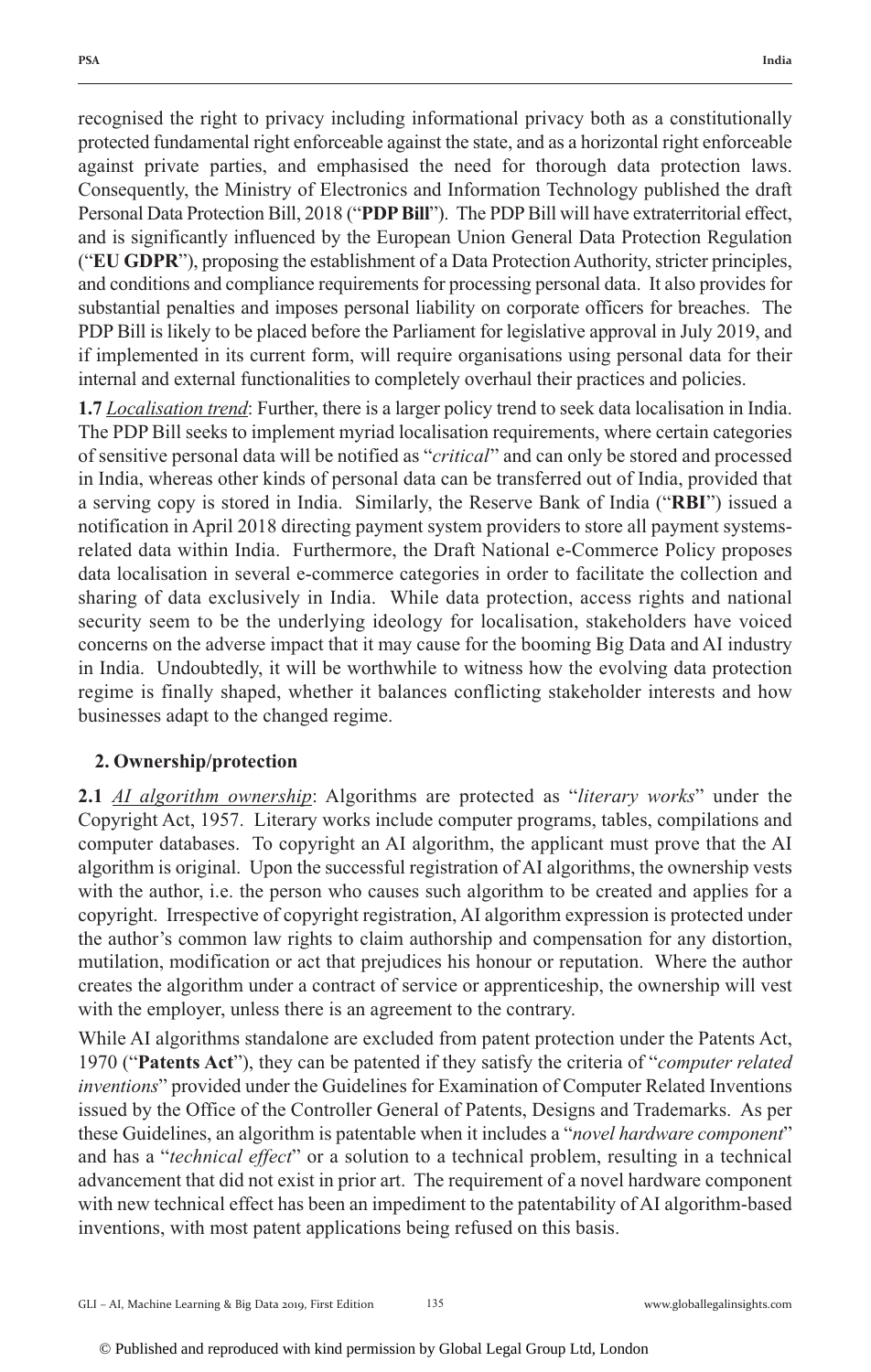**2.2** *AI ownership issues*: Copyright protection will only safeguard the original expression of the AI algorithm and not the functional aspects thereof, including subsequent versions if they lack substantive variation from the original version, the AI product and its supporting hardware, and AI-generated works. As discussed above, AI technology is extremely unlikely to be registered as patents. Consequently, mere copyright protection of the original AI algorithm will not be adequate for entities seeking to safeguard their commercial and intellectual interests in the entire AI product/service and its variations, which can be utilised by a third party without necessary licensing or assignment arrangements with the author. Further, ownership of AI-based inventions without human intervention under Indian law is a grey area. Section 6 of the Patents Act allows only the "*true and first inventor*" to make a patent application. "*True and first inventor*" is defined in an exclusionary manner with no specific requirement for the inventor to be a natural person.<sup>15</sup> This suggests that legal persons can apply for patents. However, Indian law does not recognise AI as a legal person and so AI *per se* cannot qualify as the "*true and first inventor*". Until such time as AI is granted personhood, the ownership of AI-based inventions will remain a murky area.

**2.3** *Practices followed*: According to a WIPO report, India ranks 3<sup>rd</sup> and 4<sup>th</sup> for scientific publications in fuzzy logic and machine learning, and 8<sup>th</sup> or lower for patent filing activity in both these areas owing to the difficulty in obtaining patents for AI and AI-based inventions in India.16 Despite these limitations, India has seen rapid growth in AI research. As per the said WIPO report, India ranks highly in publications in various areas of AI functional applications, such as computer vision, natural language processing, distributed AI, planning and scheduling, speech processing, and predictive analysis. Unfortunately, this has not translated into patenting activity on a similar or comparable scale. As an alternative, Indian companies are seeking patent registration and other IP protection in foreign jurisdictions that provide more conducive AI ownership framework. In the given scenario, Indian AI companies retain AI technology, innovations and developments as trade secrets, know-how and confidential information, thereby extensively relying on contractual safeguards and indemnifications while dealing with third parties.

**2.4** *Data ownership, security & information privacy*: Data processing and protection is currently governed by the Information Technology Act, 2000 ("**IT Act**") and the Information Technology (Reasonable Security Practices and Procedures and Sensitive Personal Data or Information) Rules, 2011 ("**IT Rules**"). The IT Rules contain the procedural and substantive data protection obligations concerning collection, receipt, possession, storage, or any other manner of dealing or handling of personal information. "*Personal information*" is any information relating to a natural person, which directly or indirectly in combination with other information can lead to a natural person's identification. Certain kinds of personal information such as passwords, financial information, physical, physiological and mental health conditions, medical records, biometric information, and sexual orientation are treated as sensitive personal data. As per the IT Rules, personal information can be processed by obtaining consent from the concerned individual or under a lawful contract. However, there is no express legislative, regulatory or judicial principle that clarifies the issues of data ownership in India.

Nonetheless, as discussed in paragraph 1.6 above, the SC has recognised informational privacy as an individual's fundamental and legal right. It explains informational privacy as the control one has over the access and sharing of their information, but this exposition falls short in settling the principle of data ownership with the concerned individual conclusively. The PDP Bill seeks to establish a fiduciary and trust relationship between the person(s) that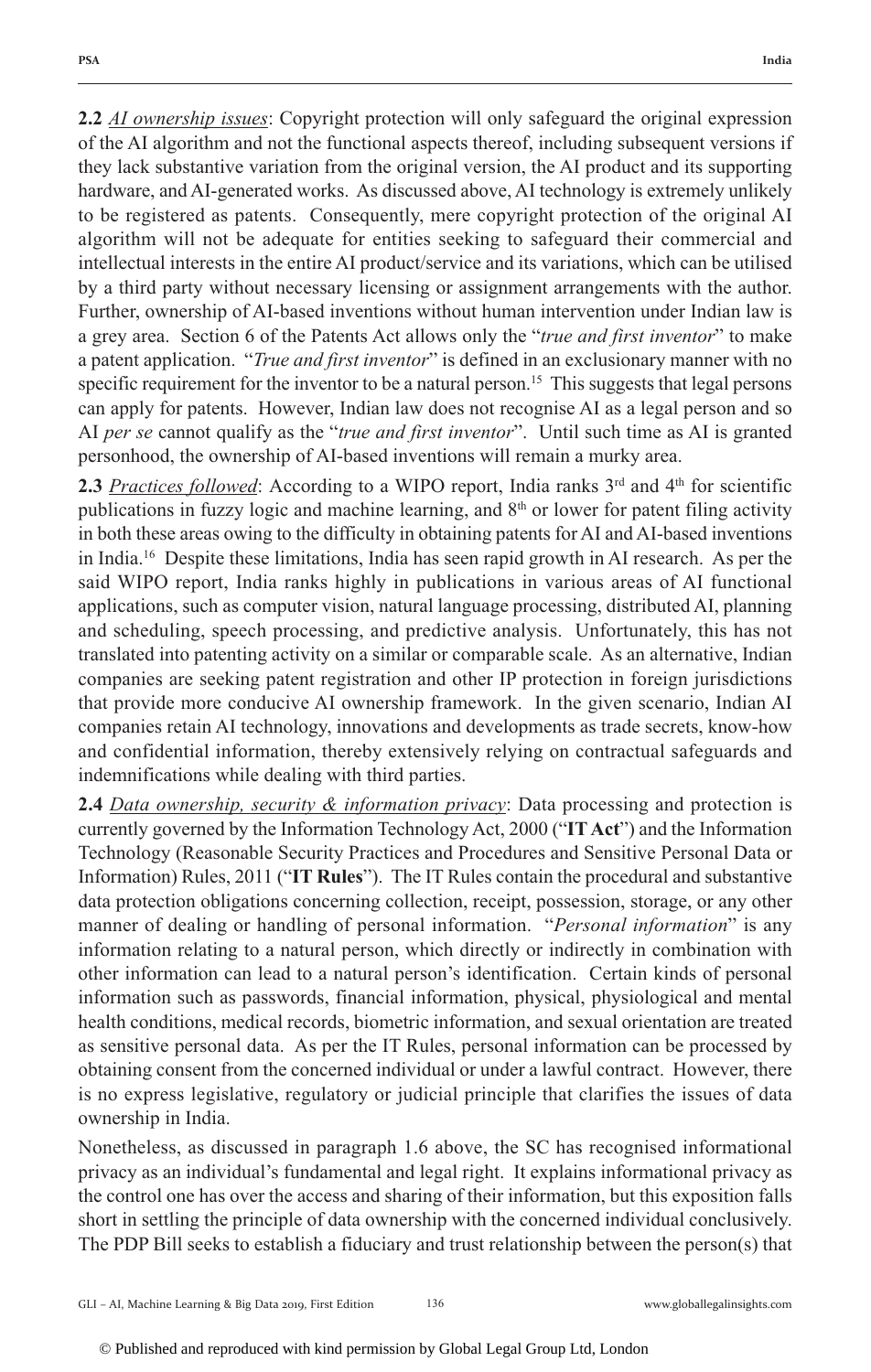determines the purpose and means of processing personal information, i.e., the data fiduciary (*equivalent of the controller under EU GDPR*), and the concerned individual whose information is processed, i.e. the data principal (*equivalent to the data subject under EU GDPR*). For this fiduciary relationship, the PDP Bill supposes that the data fiduciary is in a position to ascertain the best interests of the data principal, and must accordingly process personal information in such manner that does not cause harm to the data principal. While common law jurisprudence in India settles the principles for a traditional fiduciary relationship, liability questions in a fiduciary matrix are fact-specific and cannot be contained in a strait-jacket formula. Hence, when the PDP Bill is enacted, the application of conventional fiduciary principles to data stakeholders will call for abundant caution.

#### **3. Antitrust/competition laws**

**3.1** The Competition Act, 2002 and rules made thereunder ("**Competition Act**") govern market competition in India, and are enforced by the Competition Commission of India ("**CCI**"). The Act prohibits (i) anti-competitive agreements causing or which are likely to cause appreciable adverse effect on competition,<sup>17</sup> (ii) abuse of dominant position,<sup>18</sup> and (iii) certain kinds of mergers or amalgamations between entities where antitrust concerns can arise.19 AI and Big Data can raise potential risks to market competition with the use of sophisticated pricing algorithms, asymmetrical access to data, technological collusion, and new forms of entry barriers.

**3.2** CCI is active in scrutinising AI and Big Data-enabled businesses, and liability can be affixed on corporate entities for any direct or indirect collusion that results in appreciable adverse effect on competition through anti-competitive agreements, mergers, or by abuse of dominance. For instance, in the *Bayer/Monsanto merger notification*, CCI recognised that the merger between Monsanto and Bayer's existing genome editing and Big Data technologies would give them a significant competitive edge.<sup>20</sup> While CCI allowed the merger on the ground that a competitive edge *per se* does not constitute an anti-competitive practice, this indicates that mergers between AI and Big Data players are being scrutinised by CCI for premerger approvals. The exploitation of data for gaining a competitive edge is not prohibited *per se*, but AI and Big Data businesses must comply with competition law, failing which antitrust concerns are likely to arise. Similarly, CCI fined Google US\$ 19.5 million for "*search bias*" that is tantamount to abuse of dominant position in the market.<sup>21</sup> Google was found to give preference to its commercial flight search function in the search results page, disallowing fair access to its rival's product by giving it a lower search result ranking. It was held that Google had used its dominance in the market for online general web searches to push restrictive conditions, thereby violating antitrust principles. This illustrates a scenario where Google used its algorithm for foreclosure of competition. While in Google's case, the algorithm was designed to foreclose competition, there could be situations where autonomous and self-learning AI algorithms, even without specific instruction or designing, could tacitly collude or engage in anti-competitive practices, like price fixing, bid rigging, etc., in which case it is likely that CCI will initiate investigations. However, the attribution of liability in case of autonomous AI is a grey area, and is dealt with in paragraph 6 below.

#### **4. Board of directors/governance**

**4.1** *Current trend*: A 2018 survey indicates that nearly 87% of global CEOs are proactively investing in cyber security and shaping their governance policies, whereas less than 50% of participating Indian CEOs have put any such measures in place.<sup>22</sup> Most Indian companies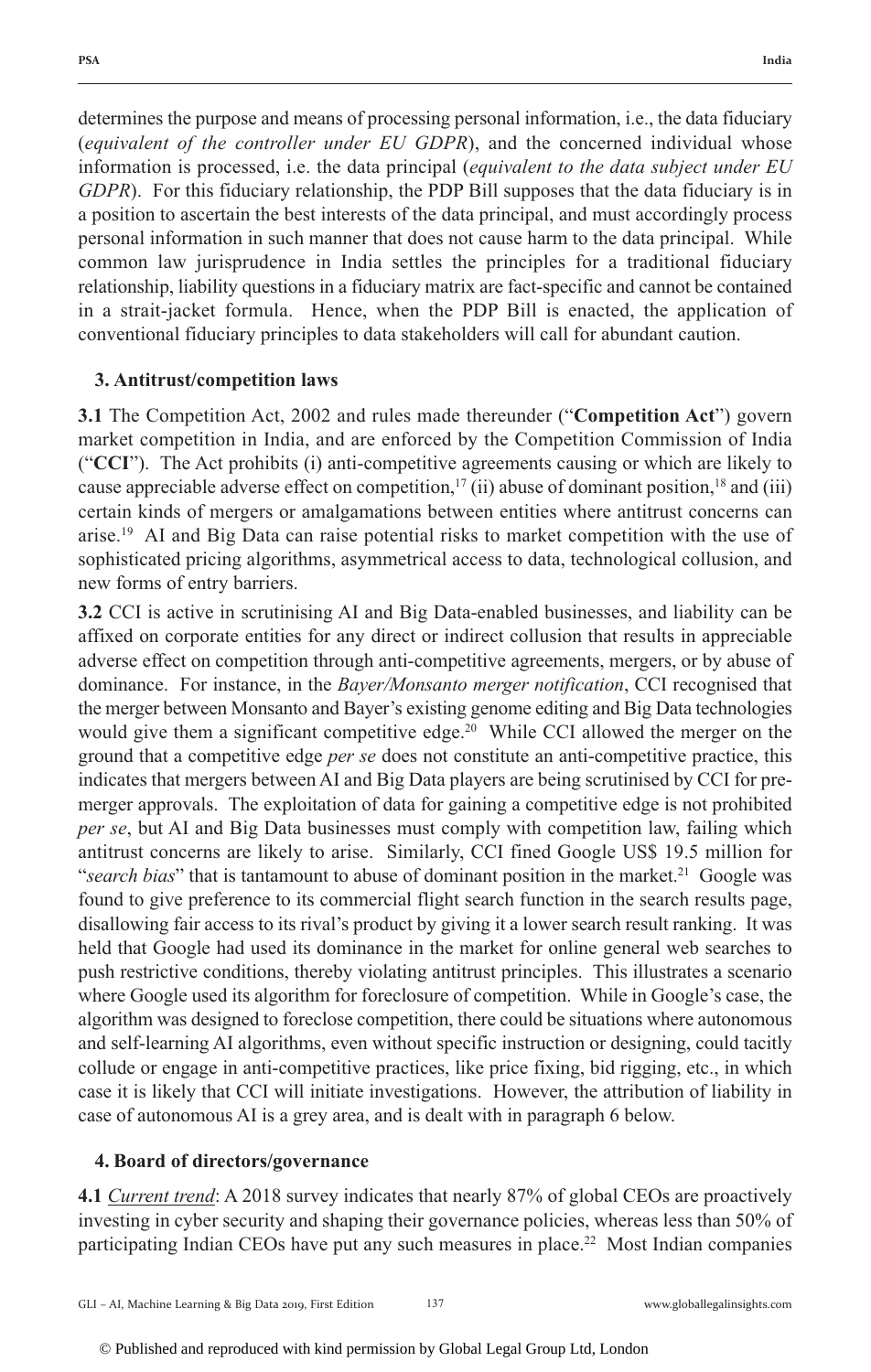in compliance with the IT Act and IT Rules have instituted reasonable organisational, managerial, technical, operational and physical information security measures. Bigger IT/ITES companies opt for global standards and implement IS/ISO/IEC 27001: Information Technology – Security Techniques Information Security Management System – Requirements. Further, companies dealing with information technology and personal information are legally obligated to put in place detailed terms of use and privacy policies, and appoint designated officers as grievance officers to resolve any complaints. The primary focus underlying these processes is to operate a personal information management system that complies with the minimal legal requirements under the IT Act; however, it cannot be said with certainty that a privacy governance framework is one of the key agenda items for Indian boards.

**4.2** *Proposed change*: This trend will undergo a complete change when the PDP Bill gets notified, which essentially mandates data fiduciaries to ensure that managerial, organisational business practices and technical systems are designed to protect informational privacy. The PDP Bill proposes obligations on data fiduciaries to abide with principles of lawful, fair and reasonable processing, purpose, collection and storage limitations, and retain data quality throughout its lifecycle. All of these principles shall form the underlying basis of data processing and will have wide ramifications, with breaches being dealt with on a case-tocase basis. The PDP Bill also requires data fiduciaries to set up internal systems and processes for honouring the data principal's right to access and confirmation, and correction requests. Further, certain data fiduciaries that will be notified by the Data Protection Authority as "*significant data fiduciaries*" shall be obligated to conduct data protection impact assessments, appoint a Data Protection Officer, conduct periodic data audits, and maintain processing records. Hence, the PDP Bill will require boards of AI and Big Data companies to align business practices and processes around a privacy governance framework that views privacy as the default setting, embeds privacy into design, takes a user-centric approach, enables full lifecycle protection, is proactive towards breach scenarios, is transparent and accountable, and is not limited to personal information management systems.

**4.3** *Fiduciary duties, governance and impact*: While the IT Act is silent on duties that AI and Big Data companies' boards of directors must discharge for data protection and privacy, Section 166 of the Indian Companies Act, 2013 ("**Companies Act**") imposes statutory fiduciary duties on directors. These duties, *inter alia*, obligate directors to (i) act in good faith to promote the objects of the company for the benefit of members as a whole, and in the best interests of the company, its employees, shareholders, community, and protection of the environment, (ii) exercise their duties with due and reasonable care, skill and diligence with independent judgment, (iii) steer clear of direct or indirect conflicts of interest with the company, (iv) not achieve or attempt to achieve any undue gain or advantage personally or for his relatives, partners or associates, and (v) not assign their office. Further, Section 134 of the Companies Act requires the board to provide a statement indicating development and implementation of a "*risk management policy*" that identifies the risk elements which, in the board's opinion, may threaten the existence of the company. It also requires directors to provide a "*directors' responsibility statement*", *inter alia*, certifying that directors had devised proposed systems to ensure compliance with applicable laws, and that those systems were adequate and operating effectively. Failure to comply with the aforestated obligations entails a monetary fine between approximately US\$ 1,400–35,900 and/or imprisonment. Whether a director has complied with the obligations shall be proved on facts as evidenced in corporate records, filings, minutes of meetings, annual reports, notes of dissent, corporate registers and other correspondence.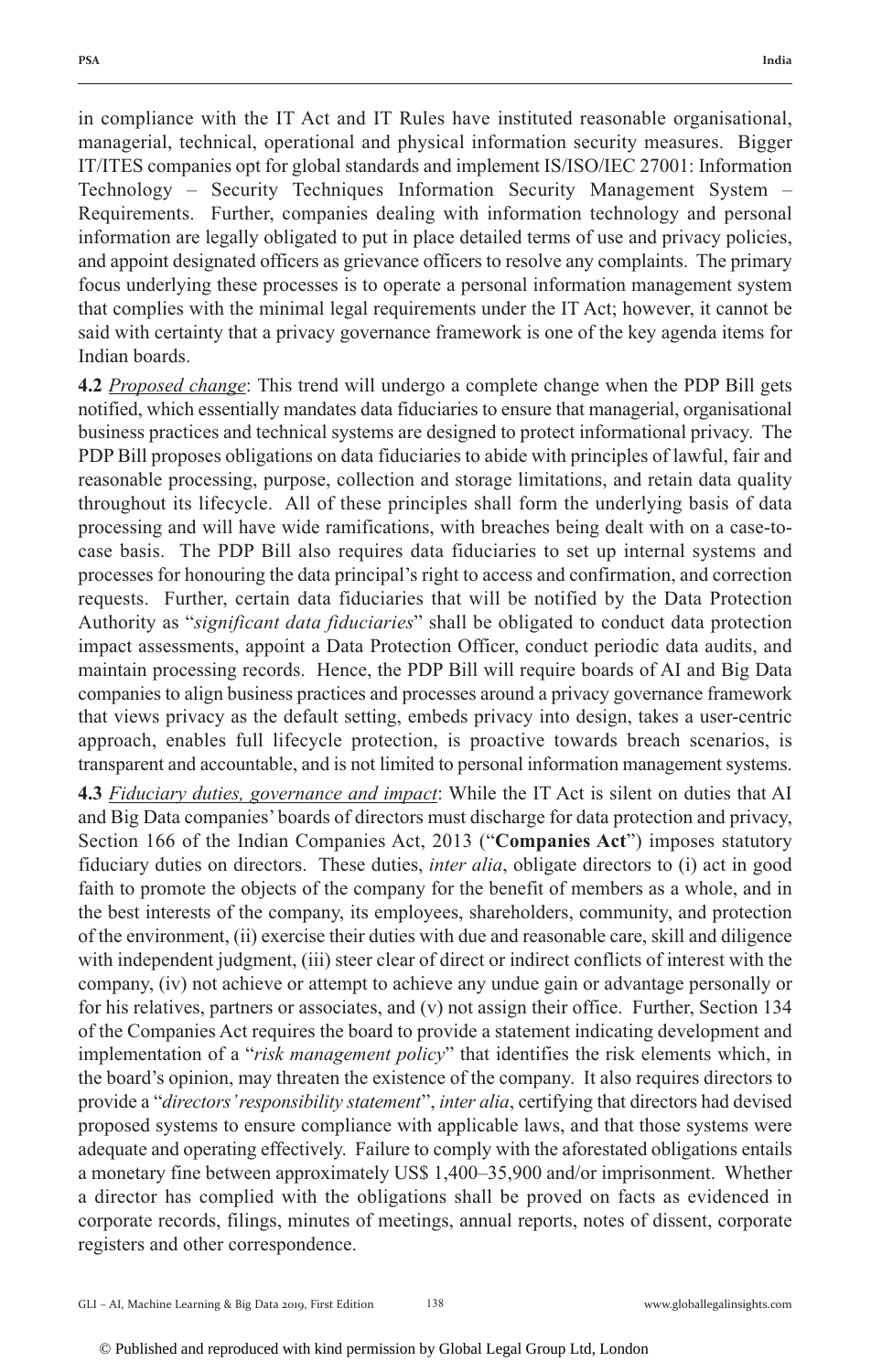Apart from these duties, India's securities and stock exchange regulator, the Securities and Exchange Board of India ("**SEBI**"), constituted the "*Kotak Committee*" in June 2017 to review and make recommendations on existing corporate governance standards and practices in India. The committee published its report in October 2017, pursuant to which revised corporate governance obligations were imposed on listed companies. In terms of protecting shareholder interests, the Kotak Committee recognises the risk sub-committee of listed companies as the core safeguarding committee. It recommended SEBI to revamp governance standards so that the risk and technology sub-committees of boards must pay particular attention to cyber security concerns, include cyber security within their scope of duties, and increase the periodicity of technical internal reviews. Subsequently, SEBI has required the committees of the top 500 listed companies to include cyber security and related risks as part of their role.

Based on the perusal of the abovementioned obligations, it can be concluded that the scope of the director's fiduciary duties and good governance measures are far reaching and not circumscribed to corporate and legal compliances. The nature of these obligations requires directors of AI and Big Data companies to exercise a duty of care and diligence and exercise independent judgment, while strategising and planning business operations, remaining abreast of evolving legal requirements, monitoring and supervising organisational data processing and protection practices including data breaches, mitigating steps undertaken, and implementing innovative governance frameworks that balance business interests with the individual's reasonable expectation of privacy.

#### **5. Regulations/government intervention**

**5.1** *Current legal framework*: Currently, India does not have specific laws catering to the regulation of AI, machine learning and Big Data. As previously discussed in paragraph 2.4 above, the IT Act and IT Rules contain the procedural and substantive data protection obligations concerning the collection, receipt, possession, storage, or any other manner of dealing with personal information. AI, machine learning and Big Data companies must comply with the requirements prescribed under the IT Act, other delegated legislation made thereunder and the IT Rules for their operations. Some of the key provisions under the IT Act pertain to consent or a lawful contract as the basis for processing personal information, implementing privacy policies, adoption of reasonable organisational and technical security measures, pre-requisites for cross-border data transfer, intermediary liabilities,<sup>23</sup> manner of encryption and decryption and monitoring publication of online content.

Non-compliance and breach can entail a penalty, liability in compensation and personal liability for the person in charge of business activities (*directors, data protection officers*), particularly for (i) negligence or failure to maintain and implement reasonable security practices, thereby resulting in wrongful gain or loss to another, (ii) disclosure of personal information where it is not necessary for the purposes or without appropriate consent, and (iii) publication, transmission or facilitation thereof of any obscene or sexually explicit content by an intermediary in certain instances. Complaints can be lodged as criminal offences with cyber crime cells of respective regional police departments and are adjudicated by criminal courts. Civil complaints are reported and adjudicated by IT Secretaries of each state's Ministry of Information Technology. Additionally, claims for compensation on account of breach of confidentiality and privacy can be filed in civil courts. Based on official records available for 2013, it is more likely that an aggrieved individual will file a criminal complaint with a cyber cell than a civil complaint with the Ministry of Information Technology.24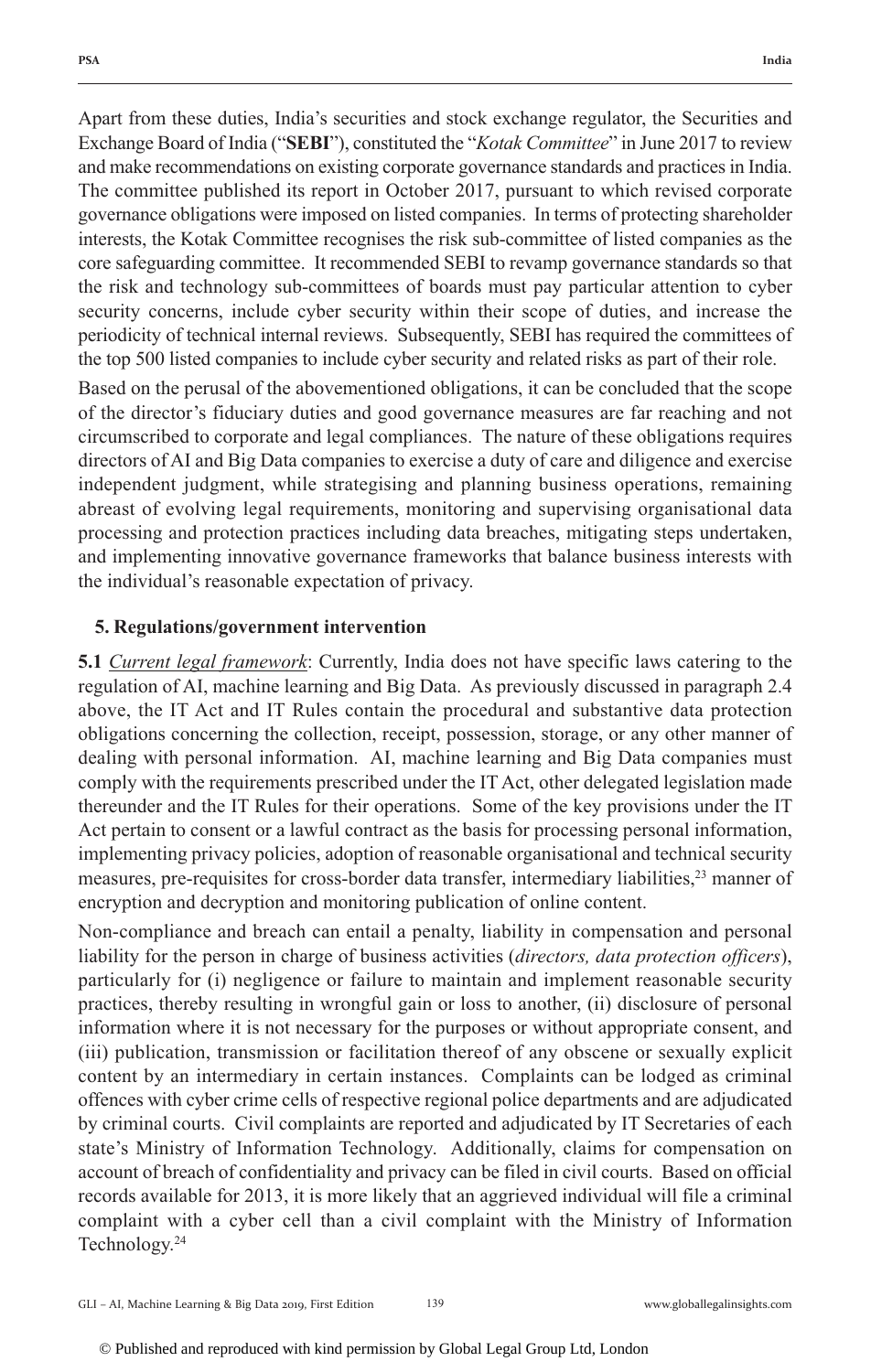**5.2** *Developments*: However, as elaborated in paragraphs 1.6, 2.4 and 4.2 above, the legal regime around data protection and privacy is undergoing a sea change. Even though data protection is greatly prioritised, regulatory framework for AI, machine learning and Big Data is yet to be examined in detail. The GOI Report and Niti Aayog Paper dealt with in paragraph 1.4 above are the first steps towards creating dedicated AI and Big Data policies, and are crucial for the development of comprehensive legal frameworks. It is noteworthy that GOI is quickly adopting AI and Big Data for departmental functionalities. One of the Kotak Committee's recommendations to strengthen corporate governance practices in India, referred to in paragraph 4.3 above, is for SEBI to create a separate department that implements a robust data processing framework and make use of data analytics and AI tools to detect fraudulent financial and corporate reporting. In a similar vein, the Ministry of Corporate Affairs has indicated that AI will be integrated in their online portal utilised for statutory fillings and corporate information dissemination to the general public. The Ministry also intends to interlink various government databases by 2021–2022, including income tax, goods and services taxes, RBI, and financial intelligence unit databases.

#### **6. Liability**

**6.1** The Indian legal framework does not vest AI with legal personality. Accordingly, AI does not have the power to acquire, hold and dispose of property, enter into contracts, sue and be sued independently, and be held liable for civil claims and criminal offences.

**6.2** However, the use of AI may entail civil liability for manufacturers or sellers of AI products and enabled services under the Consumer Protection Act, 1986 (*in the nature of defective goods and deficiency of services*), the IT Act (*as discussed in paragraph 5.1 above*), tortuous claims for negligence, or contractual claims. For example, civil, tortuous and/or contractual liability may arise if AI performs defective services, is negligent, fails to protect confidential or personal information, or causes harm to the end user through malfunctioning. While the theoretical possibilities of these civil claims remain, to date there is no Indian jurisprudence. How traditional civil, tortuous and contractual liability principles will apply when a claim's cause of action relates to AI is a grey area. The issue becomes even more contentious where criminal liability is sought to be imposed on AI. The governing law is contained in the Indian Penal Code, 1860, which requires the twin conditions of guilty act (*actus reus*) and mind (*mens rea*) to be proved beyond reasonable doubt for attributing liability. Assuming that AI is granted personhood in future, it will be difficult to apply criminal liability principles as applied to legal entities (*i.e. mens rea is substantiated by proving guilty mind of the controlling natural persons*) in the context of autonomous and semi-autonomous AI. In light of these uncertainties, it is imperative that the evolution of the regulatory framework specifically focus on and clarify the liability principles for AI and machine learning.

\* \* \*

#### **Endnotes**

1. NASSCOM "*India on track to be a trillion dollar digital economy*" [2019] available at https://www.nasscom.in/interviews/india-track-be-trillion-dollar-digital-economy? width=960px&inline=true#colorbox-inline-1678126235 (last accessed on April 4, 2019).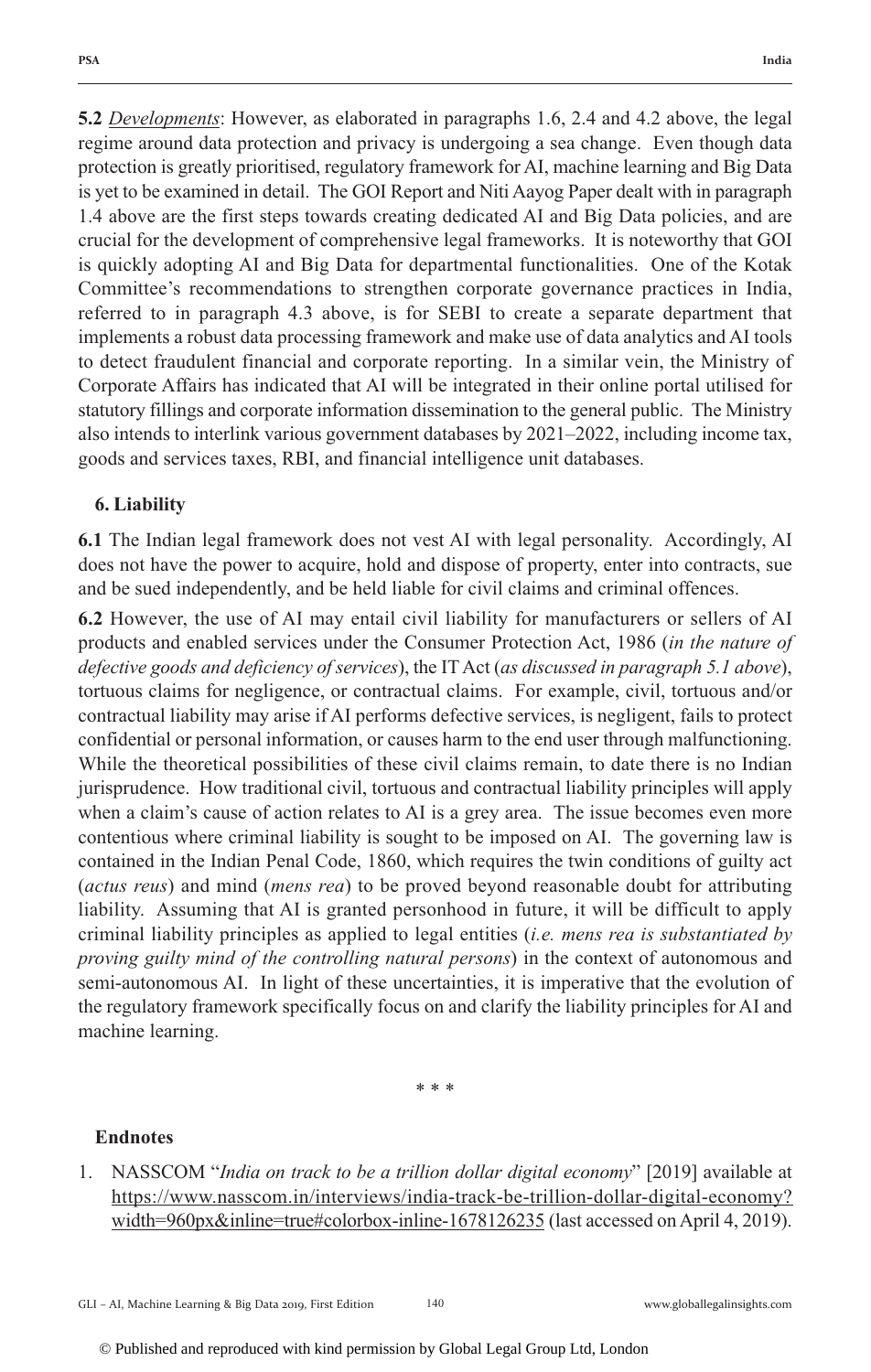- 2. NASSCOM "*Perspective 2025 Report*" [2017] available at https://www.nasscom.in/ interviews/imperatives-digital-ready-india?width=960px&inline=true#colorbox-inline -1011911476 (last accessed on April 4, 2019).
- 3. NASSCOM "*Emerging Technologies: Leading the next wave of IP creation for India*" [2019] available at https://community.nasscom.in/communities/policy-advocacy/ emerging-technologies-leading-the-next-wave-of-ip-creation-for-india.html (last accessed on April 4, 2019).
- 4. *Ibid.*
- 5. Nishant Bansal, Shalil Gupta & Sandeep Sharma "*Artificial Intelligence In Indian Enterprises: Preparing For The Future*" [2017] available at https://www.intel.ai/wpcontent/uploads/sites/53/2018/04/IDC\_Whitepaper\_AI-in-India\_FINAL.pdf (last accessed on April 4, 2019).
- 6. The Boston Consulting Group "*AI in the Factory of the Future*" [2018] available at http://image-src.bcg.com/Images/BCG-AI-in-the-Factory-of-the-Future-Apr-2018\_ tcm108-188454\_tcm9-188767.pdf (last accessed on April 4, 2019).
- 7. *Supra* note iii.
- 8. Analytics India Magazine & Analytixlabs "*Analytics India Industry Study 2017*" [2017] available at https://analyticsindiamag.com/wp-content/uploads/2017/07/ Analytics-India-Industry-Study-2017.pdf (last accessed on April 4, 2019).
- 9. *Ibid.*
- 10. *Ibid.*
- 11. Hindustan Times "*Budget 2019: Govt plans to push AI with national centre, allots Rs 400 crore*" [2019] available at https://www.hindustantimes.com/budget/budget-2019 govt-plans-ai-push-with-national-centre/story-fdqlbqfOZMdruQ5GxEaU6M.html (last accessed on April 4, 2019).
- 12. Ministry of Defence press release "*Artificial Intelligence*" [2019] available at http://pib.nic.in/newsite/PrintRelease.aspx?relid=187044 (last accessed on April 4, 2019).
- 13. PricewaterhouseCoopers "*Artificial intelligence in India hype or reality*" [2018] available at https://www.pwc.in/assets/pdfs/consulting/technology/data-and-analytics/ artificial-intelligence-in-india-hype-or-reality/artificial-intelligence-in-india-hype-orreality.pdf (last accessed on April 4, 2019).
- 14. (2017) 10 SCC 1.
- 15. Section 2(1)(y) of Patents Act, 1970 defines "*true and first inventor*" to not include either the first importer of an invention into India or a person to whom an invention is first communicated from outside India.
- 16. WIPO "*WIPO Technology Trends 2019 Artificial Intelligence*" [2019] available at https://www.wipo.int/edocs/pubdocs/en/wipo\_pub\_1055.pdf (last accessed on April 4, 2019).
- 17. Section 3 of the Competition Act prohibits any agreement in respect of production, supply, distribution, storage, acquisition, or control of goods or provision of services which causes or is likely to cause an appreciable adverse effect on competition, such as cartels, bid rigging, and certain kinds of vertical agreements.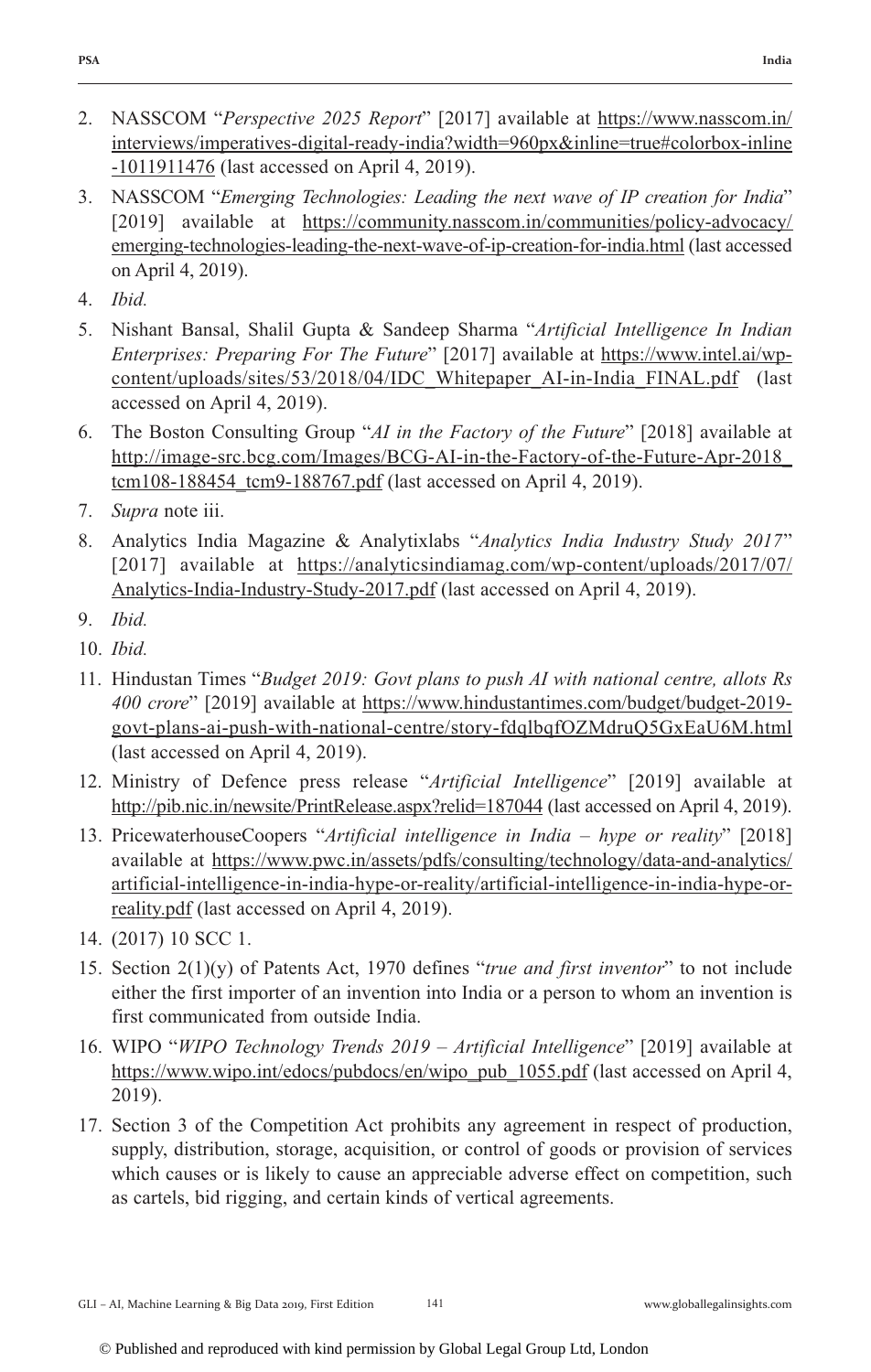- 18. Section 4 of the Competition Act prohibits a dominant entity from abusing its market position, such as directly or indirectly imposing unfair/discriminatory conditions for purchase/sale of goods or services, discriminatory pricing, limiting/restricting production of goods, denying market access, etc.
- 19. Section 6 of the Competition Act lays out the threshold criteria when combinations are scrutinised for antitrust concerns and factors such as entry barriers, likelihood of profit increase, actual impact on competition in the relevant market and the degree of countervailing power in the market are taken into consideration.
- 20. Combination Registration No. C-2017/08/523, dated June 14, 2018.
- 21. *In re: Matrimony.com Ltd. and Google LLC*, case nos. 07 and 30 of 2012, decided on February 8, 2018.
- 22. PricewaterhouseCoopers, "*Privacy in the data economy*" [2018] available at https:// www.pwc.in/assets/pdfs/publications/2018/privacy-in-the-data-economy.pdf (last accessed on April 4, 2019).
- 23. Section  $2(1)(w)$  of the IT Act defines an "intermediary" as any person who on behalf of another person receives, stores or transmits electronic records or provides any service with respect to such records.
- 24. As per official records available for 2013, 93 complaints for breach of privacy and confidentiality, 27 for unauthorised access and 1,228 for publication and transmission of obscene content were filed across different cyber crime cells across India; refer to the Government report "*Cases registered under IT Act of Cyber crime during 2013*" available at https://data.gov.in/catalog/cases-registered-under-it-act-cyber-crime (last accessed on April 4, 2019); statistics beyond 2013 are not available.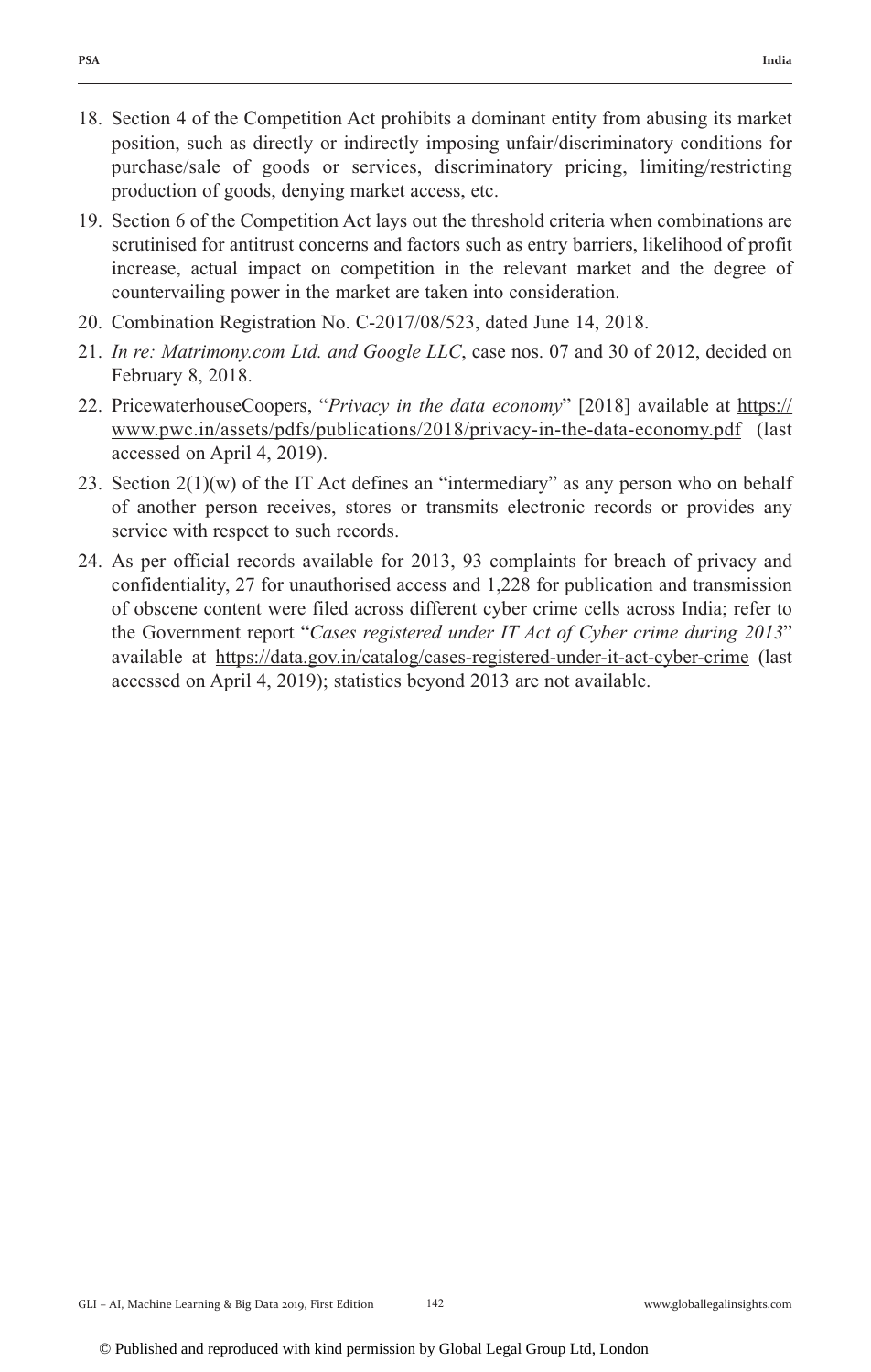

#### **Priti Suri**

#### **Tel: +91 11 4350 0500 ext 501 / Email: p.suri@psalegal.com**

Priti Suri, Founder and Managing Partner, is a seasoned lawyer with over 32 years' experience. A first-generational business lawyer who set up and developed the firm, her global experience provided valuable insights and she is known for her pragmatic ability to get the deal done. Priti became the first Asian to be honoured with the prestigious "*Mayre Rasmussen Award*" by the American Bar Association ("**ABA**"). The *Indian Business Law Journal* has consecutively rated her as one of India's top 100 lawyers, and the International Council for Commercial Arbitration also listed her amongst the top 100 corporate advisers. Priti is currently on the Board of ITechLaw and is the Vice-Chair of Inter-Pacific Bar Association's Publications Committee. She has chaired the India Committee of the ABA's Section of International Law.



#### **Arya Tripathy**

#### **Tel: +91 11 4350 0500 ext 521 / Email: a.tripathy@psalegal.com**

Arya Tripathy, Principal Associate, has eight years of experience in advising various domestic and international clients on diverse aspects of business and commercial law. She focuses on advising clients in industry-specific practice areas like healthcare, pharmaceuticals, defence, IT/ITES, technology & media, automobiles, heavy manufacturing industries, and education. She has substantial experience in advising global and national clients on the evolving aspects of the data protection and privacy rights regime, with specific focus on the EU and Indian legal landscape, helping them navigate and create robust organisational data management and lifecycle processes. She has conducted data protection training for leading IT/ITES multi-national companies, organised round table sessions and spoken at public forums on comparative data protection jurisprudence. Arya proactively contributes to the firm's *pro bono* services and has advised several well-known clients, as well as emerging not-for-profit clients.



#### **Janarth Visvanathan**

#### **Tel: +91 11 4350 0500 ext 516 / Email: j.visvanathan@psalegal.com**

Janarth Visvanathan is an Associate at PSA. He practises corporate and commercial, M&A, trade, intellectual property, real estate, and data privacy laws. He regularly advises clients in the healthcare, e-commerce, and technology space. He graduated from Hidayatullah National Law University in 2016 and was admitted to the Bar in 2017.

#### PSA

14A & B, Hansalaya, 15 Barakhamba Road, New Delhi – 110001, India Tel: +91 11 4350 0500 / URL: www.psalegal.com